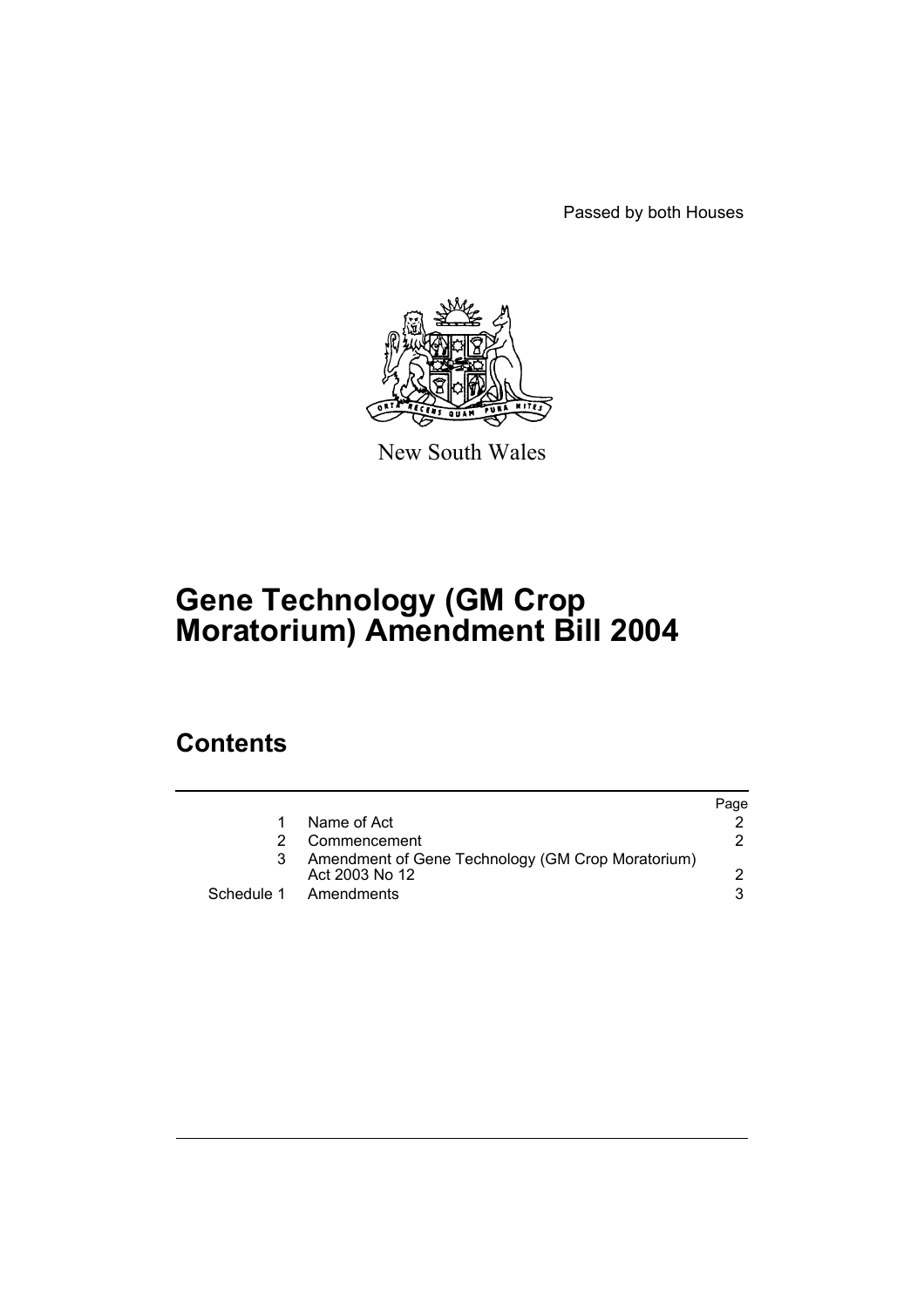*I certify that this PUBLIC BILL, which originated in the LEGISLATIVE COUNCIL, has finally passed the LEGISLATIVE COUNCIL and the LEGISLATIVE ASSEMBLY of NEW SOUTH WALES.*

*Legislative Council 2004* *Clerk of the Parliaments*



New South Wales

# **Gene Technology (GM Crop Moratorium) Amendment Bill 2004**

Act No , 2004

An Act to amend the *Gene Technology (GM Crop Moratorium) Act 2003* in relation to the making of exemption orders; and for other purposes.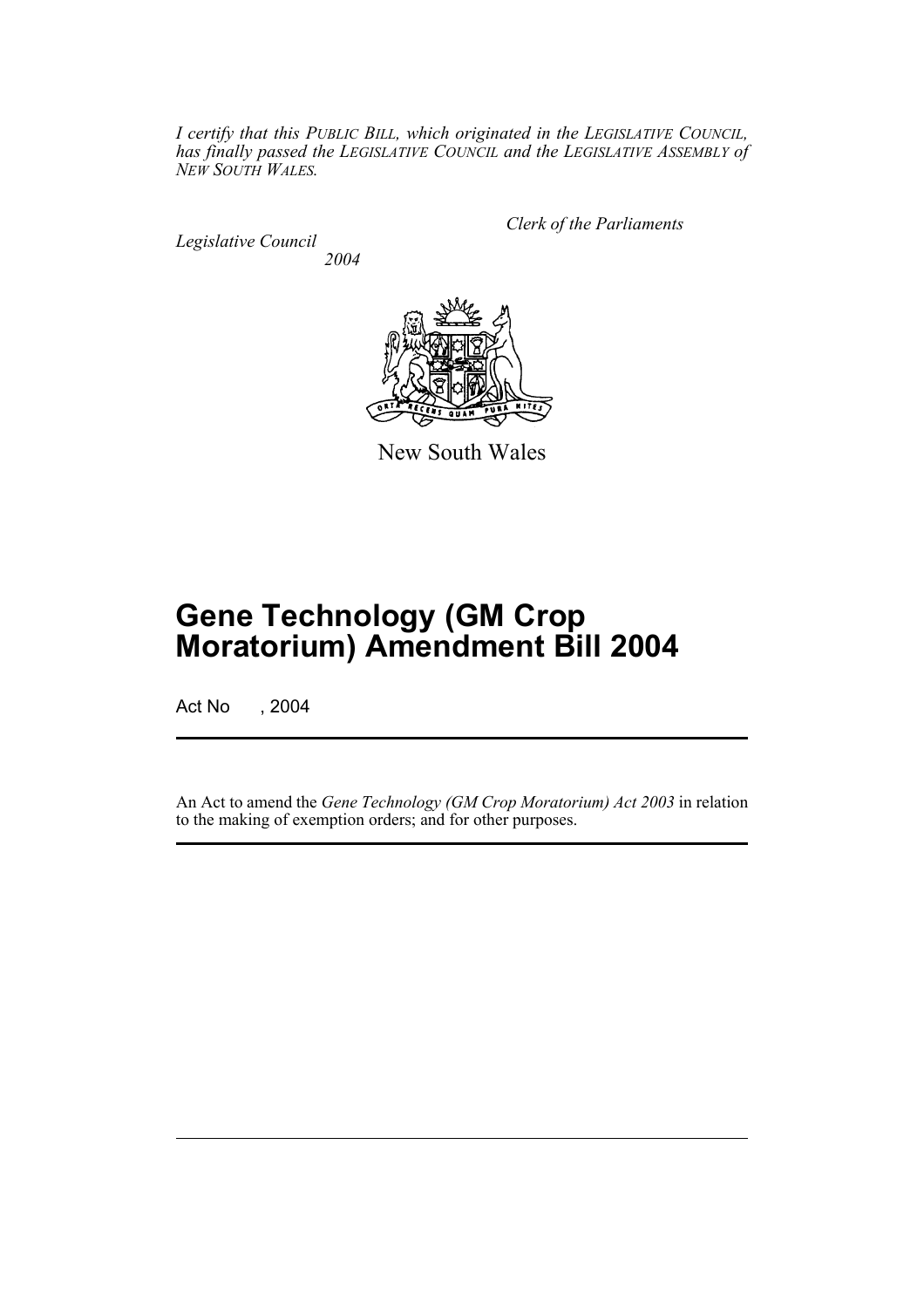#### **The Legislature of New South Wales enacts:**

#### **1 Name of Act**

This Act is the *Gene Technology (GM Crop Moratorium) Amendment Act 2004*.

#### **2 Commencement**

This Act commences on assent.

#### **3 Amendment of Gene Technology (GM Crop Moratorium) Act 2003 No 12**

The *Gene Technology (GM Crop Moratorium) Act 2003* is amended as set out in Schedule 1.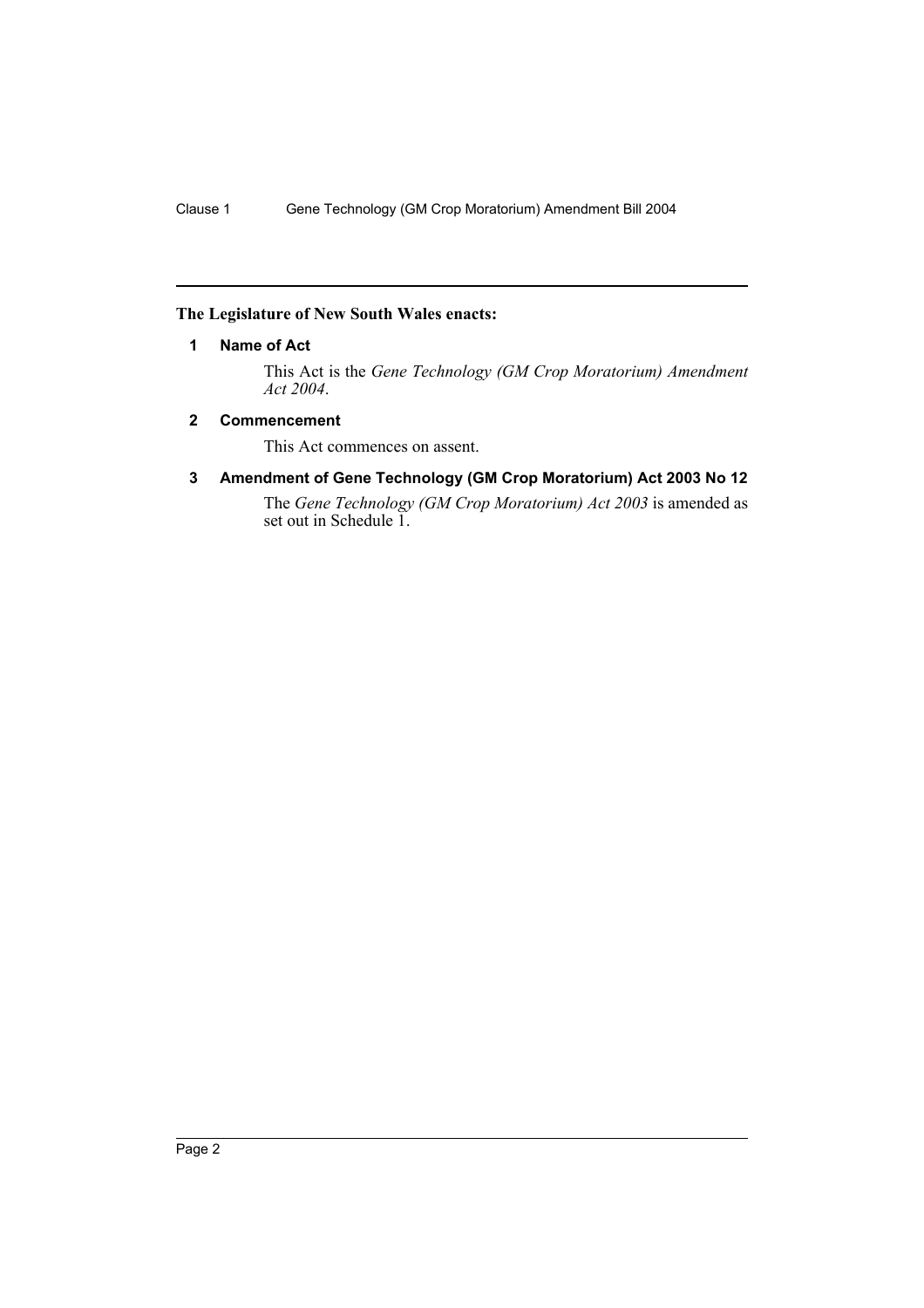Gene Technology (GM Crop Moratorium) Amendment Bill 2004

Amendments **Schedule 1** and the set of the set of the set of the set of the set of the set of the set of the set of the set of the set of the set of the set of the set of the set of the set of the set of the set of the set

### **Schedule 1 Amendments**

(Section 3)

#### **[1] Section 8 Exemptions from moratorium order**

Omit section 8 (2). Insert instead:

(2) The Minister is not to make an exemption order unless the Advisory Council has been provided with the following material (and any other material that the Minister considers to be relevant) and has been asked to provide, in consideration of the material provided, its written recommendation as to whether an exemption order should be made—if the exemption order is to be made on the written application of a person, a copy of the application.

#### **[2] Section 8 (6A)–(6D)**

Insert after section 8 (6):

- (6A) Without limiting subsection (6), an exemption order may be subject to conditions that relate to one or more of the following:
	- (a) the handling, storage, transport or other use (including destruction or disposal) of any GM food plant that is permitted to be cultivated by the exemption order,
	- (b) the ongoing use or monitoring of any land on which any such plant has been cultivated.
- (6B) The Advisory Council is to consult with the Australian Grain Harvesters Association before an exemption order is granted in relation to the harvesting of GM food plants and the cleaning of equipment that has been used to harvest such plants.
- (6C) A person who cultivates, or has cultivated, a GM food plant as permitted by an exemption order must not, without reasonable excuse, contravene, or cause or permit any other person to contravene, any condition to which the exemption order is subject.

Maximum penalty: in the case of a corporation, 1,250 penalty units or, in any other case, 500 penalty units or imprisonment for 2 years, or both.

(6D) A person cannot be prosecuted for both an offence against subsection (6C) and an offence against section 7 in relation to the same act or omission.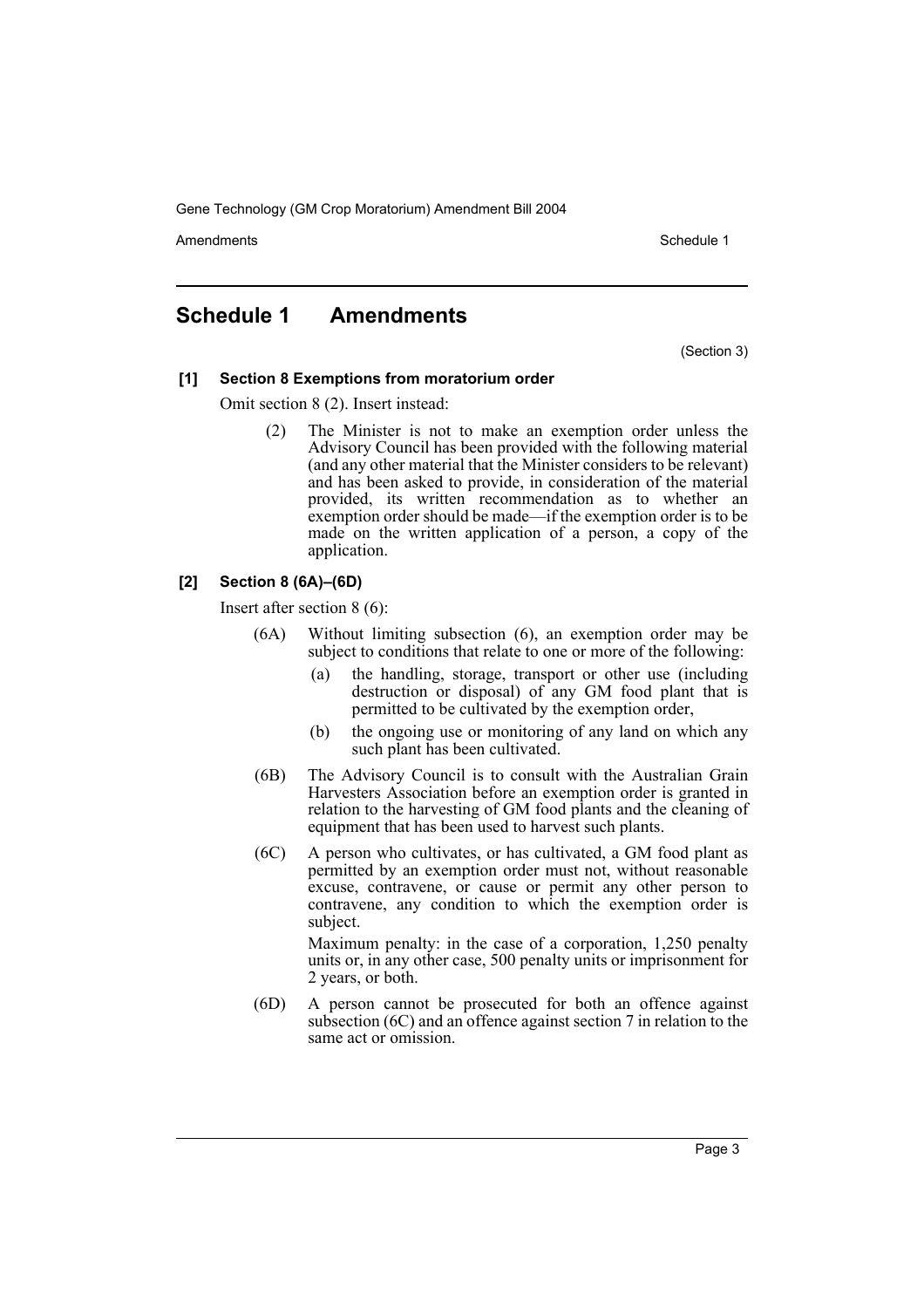Gene Technology (GM Crop Moratorium) Amendment Bill 2004

Schedule 1 Amendments

#### **[3] Section 9 Notification of making an order**

Insert after section 9 (1):

- (1A) In the case of an exemption order, the Minister is to cause details of the precise location of the area of land to which the exemption order relates:
	- (a) to be published with the notice of the order, and
	- (b) to be forwarded to each of the following:
		- (i) the local council for each local government area in which GM food plants are to be cultivated under the order,
		- (ii) the rural lands protection board for each district in which GM food plants are to be cultivated under the order,
		- (iii) any other persons or bodies prescribed by the regulations.

#### **[4] Section 9 (2)**

Insert "or (1A)" after "subsection (1)".

#### **[5] Section 12 Director-General to keep register of orders**

Insert after section 12 (2):

(2A) The register is also to contain, in the case of an exemption order, details of the area of land to which the exemption order applies.

#### **[6] Schedule 1 Savings, transitional and other provisions**

Insert at the end of clause 1 (1):

*Gene Technology (GM Crop Moratorium) Amendment Act 2004*

#### **[7] Schedule 1, Part 3**

Insert after Part 2:

### **Part 3 Provisions consequent on enactment of Gene Technology (GM Crop Moratorium) Amendment Act 2004**

#### **3 Conditions imposed on exemption orders**

(1) Section 8 (6C), as inserted by the *Gene Technology (GM Crop Moratorium) Amendment Act 2004*, does not apply to a condition imposed on an exemption order before the commencement of that Act.